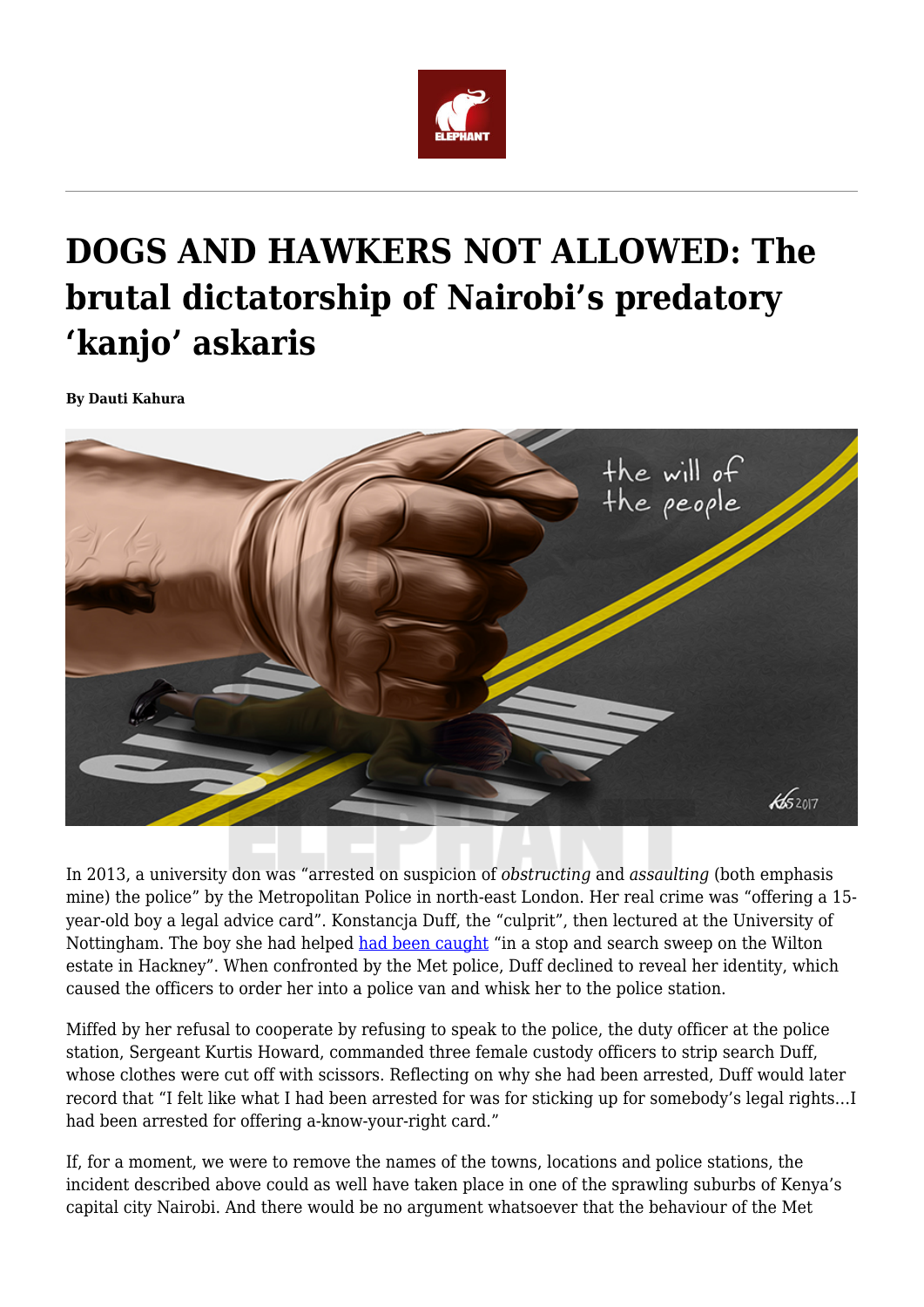officers captured here exactly mirror those of the predatory and primordial city askaris.

The similarities in the behaviour and modus operandi of the Met Police of greater London and the Nairobi City Inspectorate city askaris are not coincidental. The Met Police was formed in 1829 by Conservative Party politician Robert Peele primarily, [according](https://www.open.ac.uk/Arts/history-from-police-archives/Met6Kt/MetHistory/mhFormMetPol.html) to the International Centre for the History of Crime, Policing and Justice, to "maintain order, without having to call the aid of the army. A police institution that would be trained to restore order without guns and sabres."

Peele, who had served as a Home Secretary, may have felt there was a "desire for order and tidiness on the streets of the late 18th and early 19th century cities". His vision was to have a police force that did not have jurisdiction over the square mile of the wealthy and powerful of the city London, but one that ensured safety and cleanliness around the greater metropolis. This arrangement has existed to date: "Even at the beginning of the 21st century, the city of London still has its own, independent police."

The Nairobi City Inspectorate, whose askaris are charged with maintaining law and order in the greater metropolis, was modelled on the Met Police, a retired senior city askari reminisced to me recently. "Known by their other name, 'enforcement officers', the city askaris are supposed to enforce city by-laws," he said. "The 'manual' on how the city askaris were to go about their duties was imported from London. But while London did away with many obnoxious by-laws, postindependence Nairobi retained many, if not all, colonial by-laws."

The Met police, which in those early days recruited unruly young men to serve as officers – men who oftentimes reported to work [drunk](https://www.telegraph.co.uk/only-in-britain/the-early-days-of-the-metropolitan-police/) – would beat up Londoners for the flimsiest reasons, though it was professionalised and reformed later. But old habits die hard, as the incident above demonstrates.

The City Inspectorate is a creature of colonial Nairobi, which was made a city in 1904, more than 100 years ago. After World War II, the city askaris were deployed by the British colonial government largely to control the movement of the African male who was employed in the city as migrant labour. The "native" was considered too unsophisticated for the emerging township.

"It is therefore not out of context for the city askari during the colonial times and indeed even in the post-colony to have arrested a native for loitering or walking in a manner and intent to suggest that he was likely to commit a crime or commotion or even cause and create disaffection and disharmony," the former askari told me. "A white man could stroll in the streets of Nairobi to window shop or walk his pet around, but a native with his dog wandering around the streets was considered a 'nuisance'."

The City Inspectorate is a creature of colonial Nairobi, which was made a city in 1904, more than 100 years ago. After World War II, the city askaris were deployed by the British colonial government largely to control the movement of the African male who was employed in the city as migrant labour. The "native" was considered too unsophisticated for the emerging township.

He went on : "The natives who walked around with their 'mangy' dogs risked being arrested and their animals confiscated. Many times such dogs would be killed and then dumped in the landfill in Dandora."

Up to late 1980s, city askaris would be deployed from time to time into the estates in the eastern part of Nairobi armed with collared straps to ensnare and round up "stray" dogs that would be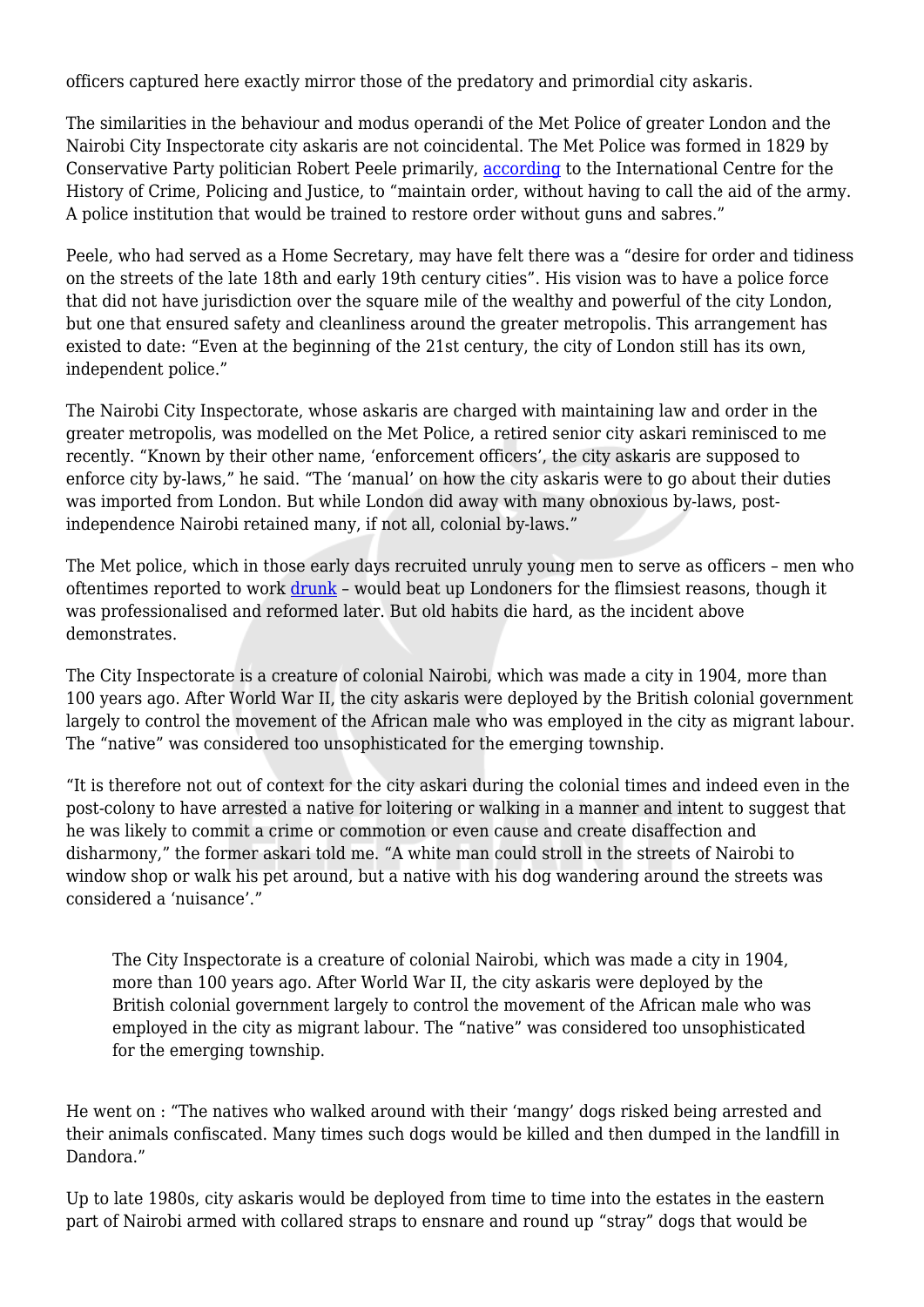quarantined in the dogs' section of the Nairobi City Council pound at City Park in the Parklands area. Many of them were put down.

Mercy Muendo, who lectures at the Mount Kenya University, [points out](https://theconversation.com/kenyans-are-still-oppressed-by-archaic-colonial-laws-73880) that "variations of these rules remain on the books to date. The [Nairobi] County rules demand that dog owners must be licensed…This rule can be read as discriminatory because the vast majority of lower- income earners now find themselves unable to keep a dog in the city."

After independence in 1963, the work of the Nairobi City Council askari (popularly known as *"kanjo",* which is derived from the word Council) was clearly spelt out: stem the movements of the African man on the streets of major towns. Muendo notes that some of the archaic laws that these askaris enforce can be traced back to legal ordinances that were passed by the colonial government between 1923 and 1934. She says that these laws were used to curtail the freedom of movement of and the enjoyment of public spaces by the "native" Africans and to even hinder the growth of the economy.

"To curtail freedom of movement and enjoyment of public spaces by non-whites, the settlers created categories of persons known as 'vagrants', 'vagabonds', 'barbarians', 'savages' and 'Asians'" she writes. An example she offers is the 1925 Vagrancy Ordinance, which after independence became the Vagrancy Act that wasn't repealed until 1997. The Ordinance "restricted movement of the African after 6pm, especially if they did not have a registered address".

The law lecturer [observes](https://theconversation.com/kenyans-are-still-oppressed-by-archaic-colonial-laws-73880) that "anyone found loitering, anyone who was homeless or who was found in the wrong abode, making noise on the wrong streets, sleeping in public or hawking" risked arrest without warrant and imprisonment. The colonial city askari's main mission, therefore, was to implement the British colonial government's racial and segregationist policies in urban centres and towns.

However, his post-independence counterpart is a different creature altogether – he is crude and anachronistic and his role is poorly defined. He can be beastly and brutish. Like the Metropolitan Police of early 19th century London, he is unkempt and unruly, uneducated and uncouth, sadistic and savage.

With the vagrancy law gone, the city askari can no longer accost you for loitering on the streets of Nairobi, but he can prefer *obstruction* and *assault* charges against you – of course, with the connivance of the duty officer manning the occurrence book (OB) at any of the city's frightening police stations. It is a story I know too well.

## \*\*\*\*\*\*\*\*

The year was 2016 and it was around 5.00pm. I had an appointment with Steve Owiti, a street vendor who has supplied me with books and magazine for close to two decades. His bookstand is located next to the Ambassadeur Hotel facing Tom Mboya Street. When I arrived at the bookstand, I found a commotion: street vendors and hawkers were running helter-skelter after they had been ambushed by the vicious city askaris.

With the vagrancy law gone, the city askari can no longer accost you for loitering on the streets of Nairobi, but he can prefer *obstruction* and *assault* charges against you – of course, with the connivance of the duty officer manning the occurrence book (OB) at any of the city's frightening police stations. It is a story I know too well.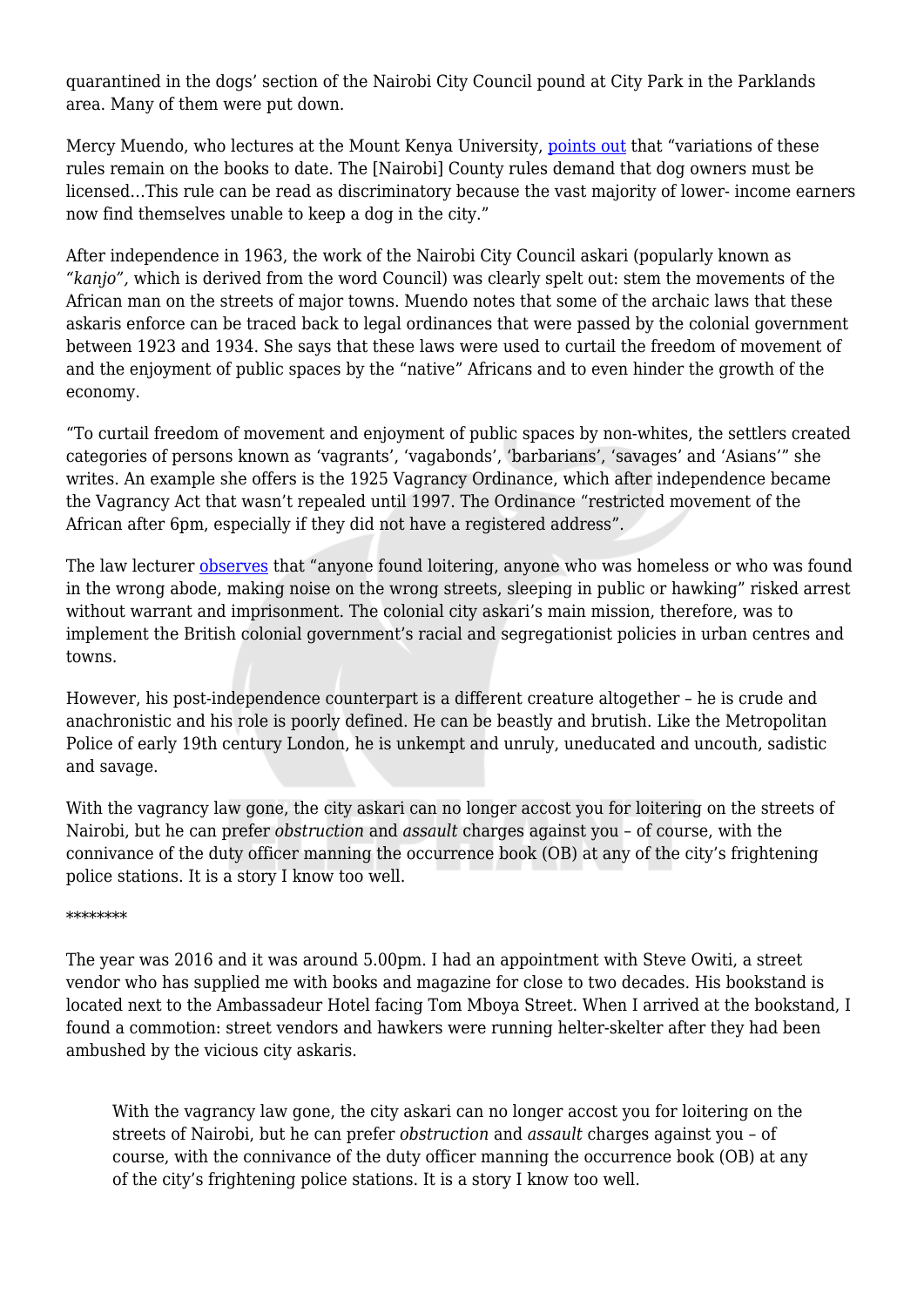As fate would have it, one of the fruit vendors, a girl barely out of her teens who was carrying a baby strapped on her back, was cornered. She was violently shoved by one of the askaris. She fell backwards, pressing the baby on the ground. I could not believe what I was witnessing. So I lost my cool and turned on the askari. For heaven's sake, I asked him, what on earth did he think he was doing? The young lady had a baby – why did he have to use so much violence arresting her?

Not used to being confronted or even questioned, the askari turned on me, angrily accusing me of meddling in his work. A crowd quickly built up where I was standing and the askari, losing confidence, took off promising to be back. Seconds later, four mean-faced city askaris surrounded me. The crowd had not yet dissipated but now the askaris had a quorum and would not be easily cowed. In the foulest language they could muster, and all four speaking at once, they harangued me: *"Hata Uhuru Kenyatta mwenyewe hawezi kuingilia kazi yetu…wewe ndio nani?"* (Even [President] Uhuru Kenyatta cannot interfere with our work…so, who do you think you are?) *"Leo ndio utajua sisi ni akina nani."* (Today you'll know who we are), they promised me.

Howling at the indignant crowd to scatter, one of the askaris unleashed a pair of handcuffs and with a show of force, handcuffed my hands and frog-marched me – the other three askaris in tow and swearing – to the waiting City Inspectorate van some 20 metres away. I was bundled into the rear of the van. Apparently, I was the first culprit arrested that evening by this particular squad. They locked me inside and off they went to catch other *wajuaji* (know-it-alls).

The city askaris that accosted me were part of the infamous gang of four – Brown (Alfred Marenya), Ochi (Julius Ochieng), Sarara (Protus Marigo) and Wasi Wasi (Ambani Akasi). These fearsome four askaris, then as now, were known to carry daggers. In January 2016, the quartet was [charged in](https://nairobinews.nation.co.ke/news/fourth-county-askari-charged-with-murder-of-hawker/) [court](https://nairobinews.nation.co.ke/news/fourth-county-askari-charged-with-murder-of-hawker/) with the murder of a street vendor. Street vendors I interviewed told me harrowing stories about the four [beating up and knifing traders.](https://www.theelephant.info/videos/2018/08/14/kanjo-kingdom-part-1/) Hawkers in Ngara, off Forest Lane, showed me dagger marks on their ribs, thighs and stomachs. They said Irungu Kamau, the hawker the gang of four were accused of murdering, was only one of several they had killed. One street vendor was stabbed right through his anus by one of the four, and for many months, he could not sit up or work. Feared and loathed, the gang of four have generated revulsion among street vendors and hawkers. This I found out when I spent the night at a Central Police Station cell.

Street vendors I interviewed told me harrowing stories about the four beating up and knifing traders. Hawkers in Ngara, off Forest Lane, showed me dagger marks on their ribs, thighs and stomachs.

By 6.30pm, the askaris had rounded up a number of street vendors who could not part with the bribe of between Sh500 and Sh1,000 (either because they could not raise the money or the askaris refused their money – sometimes they do that to punish the stubborn). These vendors were bundled and squeezed alongside me in the van. *"Huyo jamaa ata kama yuko na pesa usichukue, lazima alale ndani,"* (Even if that man has money, don't take it, he must spend the night in the cells), said the city askaris. They were referring to me.

*"Ofisa, tumekuletea mjuaji… Anaingilia kazi yetu na kujifanya anajua human rights sana. Vile amezuia tukamate mhalifu, wacha yeye sasa alale ndani"* (Officer, we've brought you a know-itall…He's one of those human rights types who won't let us go about our duties. So, now that he prevented us from arresting a criminal, let him spend the night instead). My name was entered in the OB and the duty officer asked me to remove all my valuables: money, mobile phone, wrist watch and leather belt.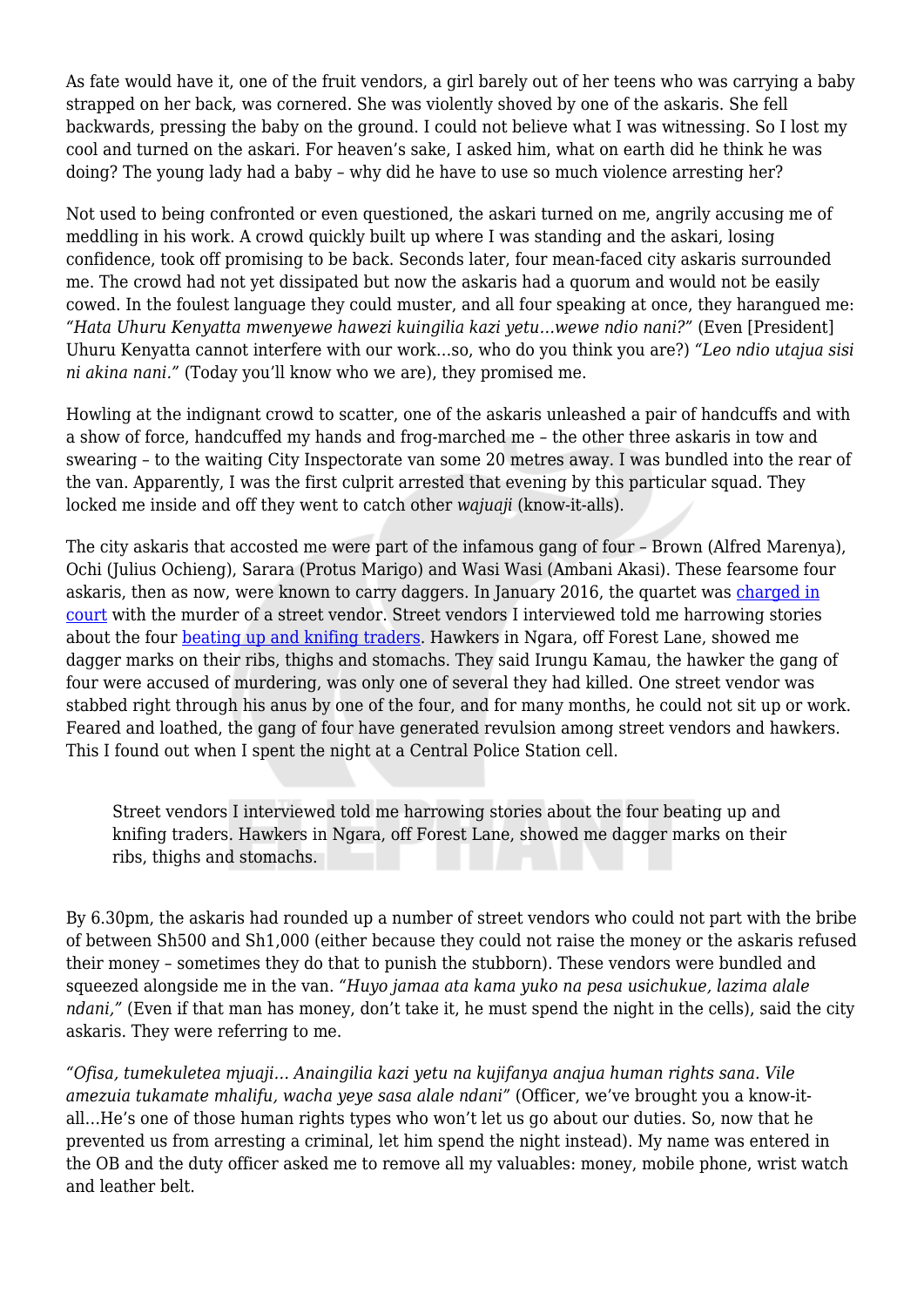At 7.15pm, we heard the clanking of the heavy padlock on our cell NO. 4. *"Tuonane kesho asubuhi"* (See you tomorrow morning), howled the policeman on the other side of the metal door as he sauntered away, his voice echoing in the corridor. My cell was packed with street vendors who talked the whole night. We became friends. They asked why I was in there with them. I told them what had happened. My story evoked much laughter – not directed at me but at the whole rigmarole of my arrest. *"Hao makanjo unajua ni makreki – si watu wa poa. Ukiwaona unawatia zii"* (City askaris are crazy, they are wicked people, avoid them when you see them), my new comrades counselled me.

It is from these street vendors that I learned of the callousness and viciousness of the archetypal city "kanjo" askari and the apparent impunity he exhibits as he forcefully demands bribes. Failure to pay up leads to a violent beating. One time, they narrated, Brown and Co. boasted to them that they could kill or maim without fear of the law. *"Tungepewa bunduki ndio mungetutambua"* (If only we were armed, we'd teach you [street vendors] a lesson), they had been warned.

I asked them why the askaris were such a reviled powerful force on the streets of Nairobi. *"Wewe unafikiri mabigi wa Inspectorate wanamanga aje? Hawa makanjo si ndio wanawapelekea mkwanja"* (How do you think the City Inspectorate bosses line their pockets? The askari is the conduit for the fat bribes). Apparently, the predatory networks run by askaris on the streets of Nairobi go all the way up to City Hall Annex, the main offices of the City Inspectorate.

The "kanjo" askaris have been accused of sexual assault and rape of female hawkers. To peddle their wares without harassment, some hawkers are even forced to have sex with the askaris; some of these women end up pregnant or infected with HIV. "The askaris don't care that some of their victims could be married," said the vendors, "and the women dare not report to anybody because the askaris are so dangerous".

The vendors also had their own "triumphant" stories to share and laugh about. Kang'ethe had been a malevolent and nasty "kanjo" who used to beat up street vendors on the slightest provocation, rob them of their stuff, and strut around like a sheriff around town. So the street vendors bid their time, waiting for an opportune moment to strike back. When he was spotted walking alone on Mfangano Lane, the back street behind Njogu-ini Bar and Restaurant, the hawkers and vendors quickly set upon him, beating him to a pulp and leaving him for dead. "It is truly shocking that Kange'the didn't die," said the vendors.

The "kanjo" askaris have been accused of sexual assault and rape of female hawkers. To peddle their wares without harassment, some hawkers are even forced to have sex with the askaris; some of these women end up pregnant or infected with HIV.

Kang'ethe's story, told inside the police cell, confirmed to me the dangerous relationship that exists between the city askari and the street trader. "Since Kang'ethe's narrow escape from death, the askaris never walk alone and avoid the alleyways and backstreets where they can easily be waylaid," the vendors surmised. Later, I learned that Kange'the had been rescued by fellow askaris and had a long stay in hospital where he nursed life-long injuries. When he was back on his feet, his bosses at City Hall Annex transferred him to Mombasa Road, far from the "murderous" vendors. He was lucky to have survived, but his face bears the scars of his ordeal.

At 9.00am the next morning, a police truck parked directly at the entrance of the station and all the "criminals" were asked to file past the OB office to collect their items before they entered the truck. At the City Hall magistrate's court, we were sequestered in the basement, waiting to be read our